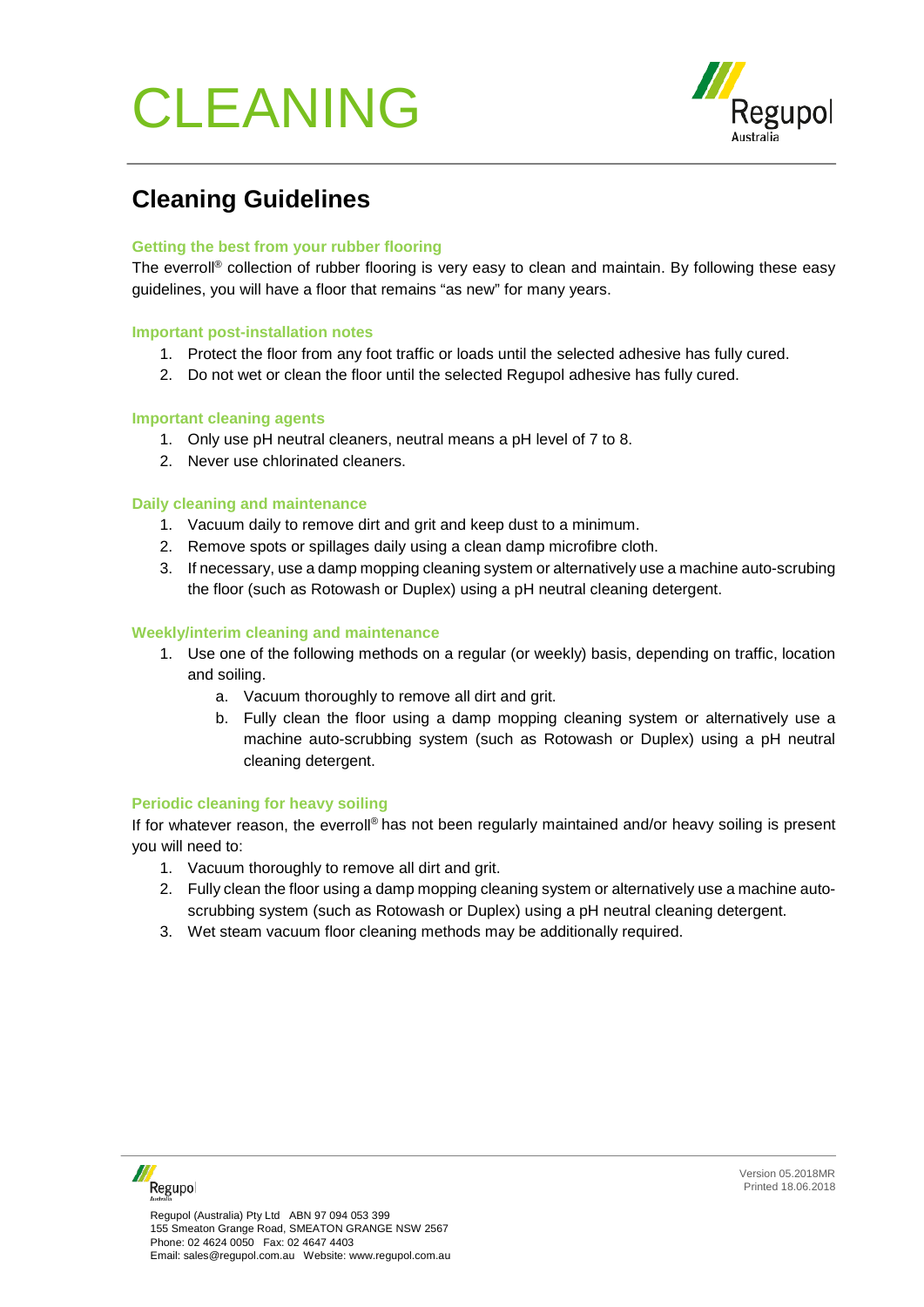

#### **Removing chewing gum**

To remove chewing gum you can use a number of generic brands or alternatively use ice packs to freeze the gum and remove with a spatula.

#### **Some important maintenance tips**

- 1. Place protective rubber castors or felt glides under furniture. Ensure that metal chair legs are protected.
- 2. Use commercial quality entry mats at main entrances to trap dirt and prevent tracking.
- 3. Do not flood the floor as this can have an adverse effect on the adhesive system employed.
- 4. Do not allow metal furniture or metal bins to be in contact with the wet floor.
- 5. Do not apply unapproved top coatings such as waxes or sealers, if sealing is required contact Regupol on 02 4624 0050.
- 6. Keep the floor free of bleaching agents, harmful chemicals, alkaline substances, oil based cleaners, thinners and solvents.
- 7. Use neutral cleaners, neutral means a pH level of 7 to 8.
- 8. Rotowash or Duplex cylindrical contra rotation brush machines are ideal for cleaning everroll rubber flooring.
	- a. Rotowash www.rotowash.net Phone 08 9458 4426
	- b. Duplex www.duplexcleaning.com.au Phone 1800 622 770
- 9. Use a good quality vacuum with a high air flow power head with a rotating cylindrical brush.

#### **Notice:**

Regupol (Australia) Pty Limited reserves the right to update this document at any time and without prior notice. This document is current at the time of printing. For the latest version please contact our office on 02 4624 0050.